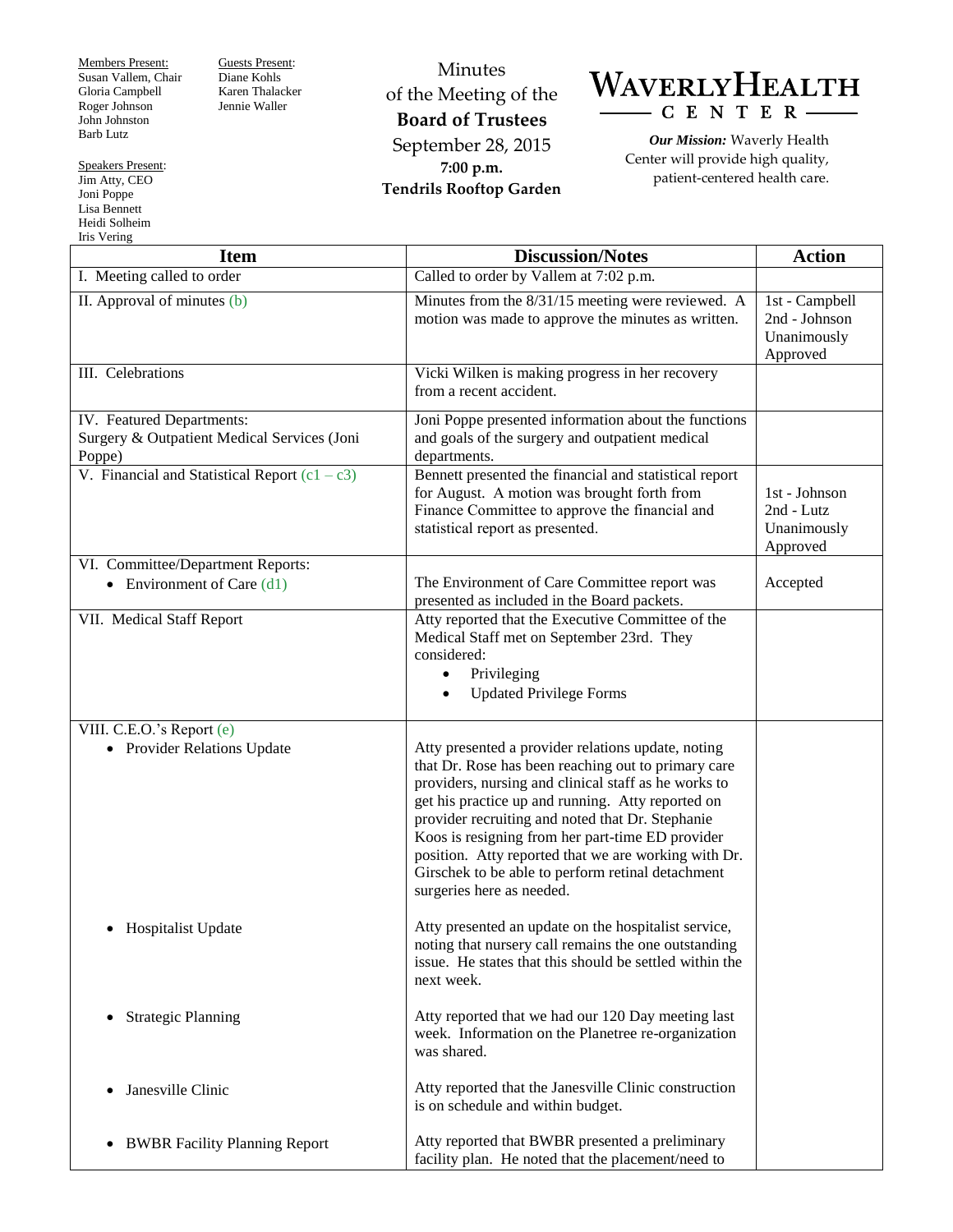|                                                                                                                                                                                                  | move utility lines will present challenges for future<br>building projects. BWBR will be bringing back<br>further options.                                                                                                                                                                                                                                                                                                                       |                                                         |
|--------------------------------------------------------------------------------------------------------------------------------------------------------------------------------------------------|--------------------------------------------------------------------------------------------------------------------------------------------------------------------------------------------------------------------------------------------------------------------------------------------------------------------------------------------------------------------------------------------------------------------------------------------------|---------------------------------------------------------|
| IX. Patient Satisfaction Survey Report (Heidi<br>Solheim) (f)                                                                                                                                    | The patient satisfaction survey results and<br>presentation for the period ending June 30th were<br>included in the Board packets. Discussion was held<br>regarding possible trends and the roll-out of<br>electronic surveys for clinics, ED, and surgery – in<br>addition to the outpatient survey.                                                                                                                                            |                                                         |
| X. Old Business                                                                                                                                                                                  | None.                                                                                                                                                                                                                                                                                                                                                                                                                                            |                                                         |
| XI. New Business<br>• Marketing Strategic Plan (Heidi Solheim)<br>(g)                                                                                                                            | Solheim presented the marketing strategic plan.                                                                                                                                                                                                                                                                                                                                                                                                  |                                                         |
| • Media Production Agreement (Heidi<br>Solheim)                                                                                                                                                  | Solheim presented an agreement with Amperage<br>Healthcare Marketing for production of a television<br>commercial, 4 radio advertisements, and<br>accompanying still photography. Discussion was<br>held regarding the 50 % down payment required by<br>the agreement. Bennett stated that public accounting<br>standards set the limit for down payment at 10%. A<br>motion was made to approve the agreement with the<br>lowered down payment. | 1st - Lutz<br>2nd - Johnston<br>Unanimously<br>Approved |
| ER Staffing Service Agreement (h)<br>$\bullet$                                                                                                                                                   | Atty presented a one year agreement with Wapiti<br>Medical Group for fill-in ER staffing as included in<br>the Board packet. A motion was made to approve<br>the agreement as presented.                                                                                                                                                                                                                                                         | 1st - Johnson<br>2nd - Campbell<br>Unanimously          |
| Telephone Service Agreement (h1)                                                                                                                                                                 | Bennett presented a three year agreement with<br>Alliance Connect for telephone services as included<br>in the Board packet. This agreement will bring all<br>phone services under one vendor and decrease long<br>distance rates. A motion was made to approve the<br>agreement as presented.                                                                                                                                                   | Approved<br>1st - Campbell<br>2nd - Lutz<br>Unanimously |
| Joint Commission Survey (Iris Vering) (i)<br>$\bullet$                                                                                                                                           | Vering presented a summary of the Joint<br>Commission Survey. The preliminary and final<br>reports were included in the Board packet.<br>Discussion was held regarding the findings and plans<br>for correction.                                                                                                                                                                                                                                 | Approved                                                |
| <b>Updated Clinical Privilege Form:</b><br>$\bullet$<br>General Surgery Clinical Privileges $(i1)$<br>Cardiology Clinical Privileges $(j2)$                                                      | The revised clinical privilege forms, listed at left,<br>were presented for review as included in the Board<br>packets. The revised privilege forms have been<br>reviewed by the Executive Committee of the Medical<br>Staff and are recommended for approval. A motion<br>was made to approve the revised privilege forms as<br>written.                                                                                                        | 1st - Lutz<br>2nd - Johnson<br>Unanimously<br>Approved  |
| <b>Updated Privileges:</b><br>$\bullet$<br>Troy Ivey, DO - Active, General<br>Surgery, WHC<br>Amber Crawford, DO - Active, General<br>Surgery, WHC<br>Cary Rose, MD - Active, Cardiology,<br>WHC | Privileging items were presented as individually<br>listed at left. All files have been reviewed by the<br>Executive Committee of the Medical Staff. The<br>Executive Committee recommends approval. A<br>motion was made to approve all privileging items as<br>individually considered and recommended by the<br>Executive Committee of the Medical Staff.                                                                                     | 1st - Campbell<br>2nd - Lutz<br>Unanimously<br>Approved |
| Provisional Appointment to Medical Staff:<br>$\bullet$<br>Elizabeth Hoy, ARNP - Courtesy,<br>Orthopedics, CVMS                                                                                   |                                                                                                                                                                                                                                                                                                                                                                                                                                                  |                                                         |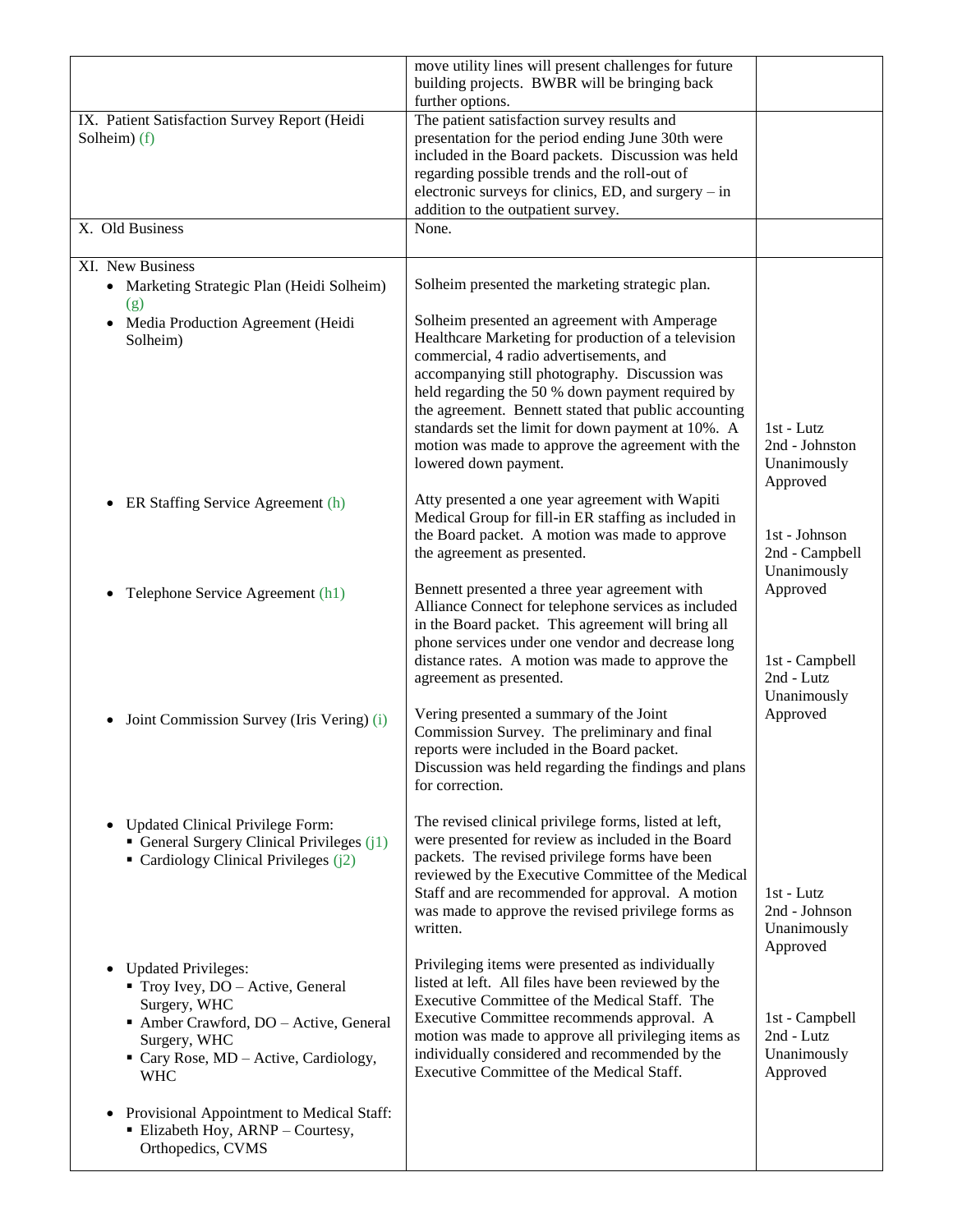| Reappointments to Medical Staff:               |  |
|------------------------------------------------|--|
|                                                |  |
| • Jan Davis, ARNP - Ancillary,                 |  |
| Nephrology, CVMS                               |  |
| • Eromosele Otoadese, MD - Courtesy,           |  |
| Cardio & Vascular Services, Northern           |  |
| Iowa Cardiovascular & Thoracic Surgery         |  |
| Arnold Honick, MD - Courtesy,                  |  |
| Radiology, RCI                                 |  |
| · Wayde Blumhardt, Active, Anesthesia,         |  |
| <b>WHC</b>                                     |  |
| $\blacksquare$ Troy Ivey, DO – Active, General |  |
| Surgery, WHC                                   |  |
| • LaDawna Myrmo, CNM - Active,                 |  |
| OB/Gyn, WHC                                    |  |
| • Abdul Panhwar, MD - Active,                  |  |
| <b>Emergency Medicine, WHC</b>                 |  |
|                                                |  |
| • Todd Shover, DO – Active, Emergency          |  |
| Medicine, WHC                                  |  |
| $\blacksquare$ Margo Soppe, PA-C – Active,     |  |
| Emergency Medicine, WHC                        |  |
| · Nasreen Wahidi, MD - Active,                 |  |
| Pediatrics/Neonatal, WHC                       |  |
| Richard Naylor, DO - Courtesy,                 |  |
| Orthopedic Surgery, WFHC                       |  |
|                                                |  |
| Change in Medical Staff Category:              |  |
| • Jan Davis, ARNP - Nephrology, CVMS,          |  |
| Consulting-Provisional to Ancillary            |  |
| • Claro Palma, MD - Rheumatology,              |  |
| CVMS, Consulting to Courtesy-                  |  |
| Provisional                                    |  |
|                                                |  |
|                                                |  |
| Provisional to Regular Status:<br>$\bullet$    |  |
| • John Alcini, MD - Courtesy, Radiology,       |  |
| <b>RCI</b>                                     |  |
| • Stephen Burke, MD - Courtesy,                |  |
| Radiology, RCI                                 |  |
| • William Fulcher, MD - Courtesy,              |  |
| Radiology, RCI                                 |  |
| $\blacksquare$ Tamer Ghosheh, MD - Courtesy,   |  |
| Radiology, RCI                                 |  |
| • Laura Hemann, MD - Courtesy,                 |  |
| Radiology, RCI                                 |  |
| Arnold Honick, MD - Courtesy,                  |  |
| Radiology, RCI                                 |  |
| • David Jensen, MD - Courtesy,                 |  |
| Radiology, RCI                                 |  |
| Keith Lacey, MD - Courtesy, Radiology,         |  |
| <b>RCI</b>                                     |  |
| • Michael Macke, MD - Courtesy,                |  |
| Radiology, RCI                                 |  |
| · Joshua McDonald, MD - Courtesy,              |  |
| Radiology, RCI                                 |  |
| • Sarah Pauley, MD - Courtesy,                 |  |
|                                                |  |
| Radiology, RCI                                 |  |
| • William Neff, MD - Courtesy,                 |  |
| Radiology, RCI                                 |  |
| Gary Schweiger, MD - Courtesy,                 |  |
| Radiology, RCI                                 |  |
| • Brianne Seberger, MD - Courtesy,             |  |
| Radiology, RCI                                 |  |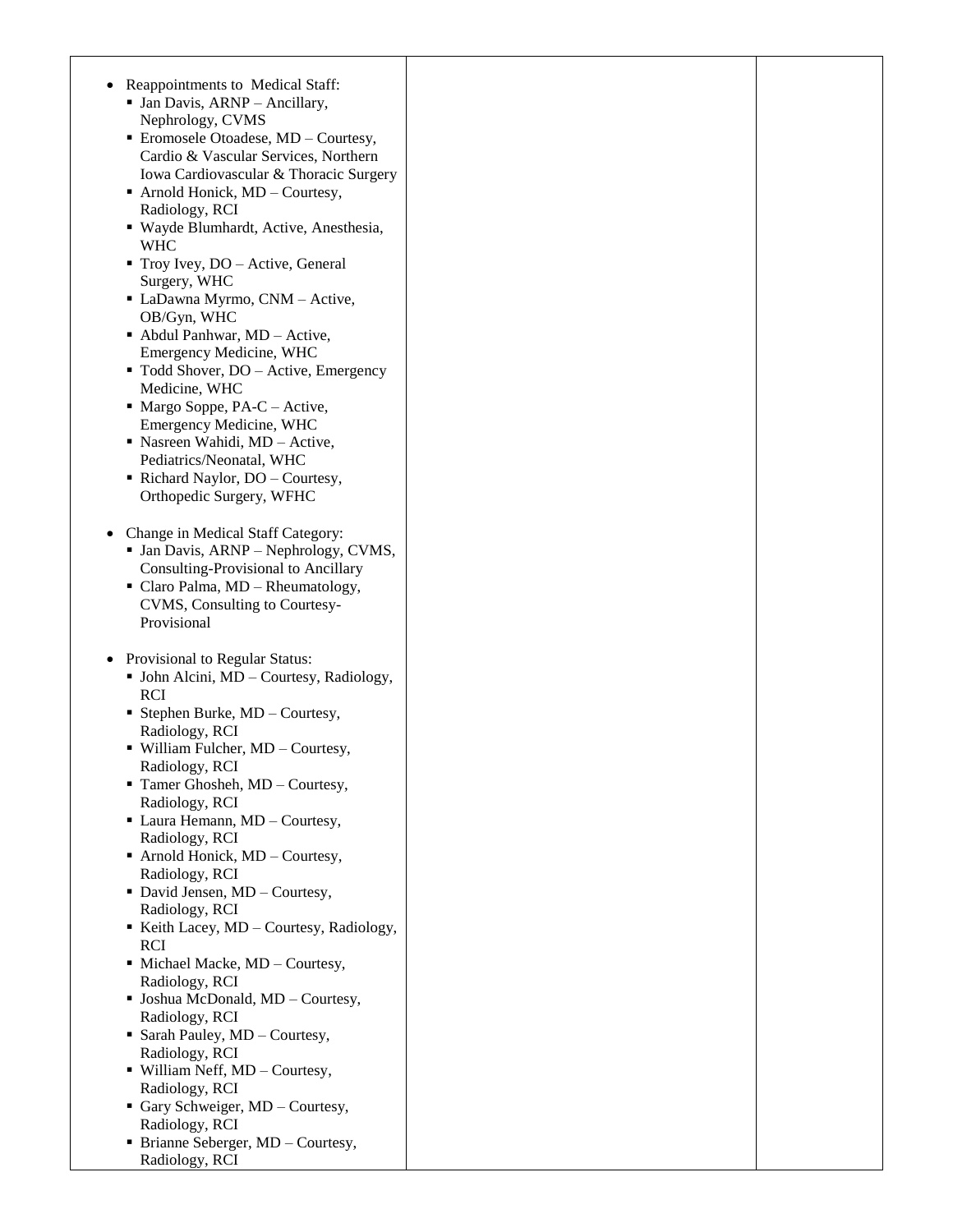| Tarek Daoud, MD - Courtesy,<br>Nephrology, CVMS<br>• Michael Puk, MD - Courtesy,<br>Ophthalmology, CVMS<br>· John Matthew Glascock, MD -<br>Courtesy, General Surgery, WFHC<br>• Ahsan Maqsood, MD - Courtesy,<br>Cardiology, WFHC<br>• David Visokey, DO - Courtesy,<br>Internal/Pulmonary Medicine, WFHC<br>Richard Mauer, MD-Courtesy,<br>Ophthalmology, Mauer Eye Center<br>• Pankaj Nagaraj, MD - Courtesy,<br>Neonatalogy, Unity Point<br>Continuation of Courtesy-Provisional |                                                                                                                                                                                                                                                                                    |                                                            |
|--------------------------------------------------------------------------------------------------------------------------------------------------------------------------------------------------------------------------------------------------------------------------------------------------------------------------------------------------------------------------------------------------------------------------------------------------------------------------------------|------------------------------------------------------------------------------------------------------------------------------------------------------------------------------------------------------------------------------------------------------------------------------------|------------------------------------------------------------|
| Status:<br>" Todd Johnston, MD - Orthopedic<br>Surgery, CVMS<br>• Lisa Maher, ARNP - Cardiology,<br><b>CVMS</b><br>• Abbie Schrader, ARNP – Cardiology,<br><b>CVMS</b><br>• Tabetha Gehrke, ARNP – Cardiology,<br><b>WFHC</b>                                                                                                                                                                                                                                                        |                                                                                                                                                                                                                                                                                    |                                                            |
| Continuation of Consulting-Provisional<br>Status:<br>• Ronald Sims, MD – Neurology, Midwest<br>Sleep<br>• Paula Vroman, OPA-C – Orthopedics,<br><b>WFHC</b>                                                                                                                                                                                                                                                                                                                          |                                                                                                                                                                                                                                                                                    |                                                            |
| <b>Resignations from Medical Staff:</b><br>• Erica Jensen, ARNP – Consulting,<br>Cardiology, CVMS<br>• Toni Luck, ARNP - Courtesy,<br>Orthopedics, WFHC<br>Cristina Pasarin, MD - Consulting,<br>Internal Medicine/Nephrology, WFHC                                                                                                                                                                                                                                                  |                                                                                                                                                                                                                                                                                    |                                                            |
| New Policies & Procedures:<br>• Patient Own Medication Storage in<br>Clinics at Waverly Health Center $(k1)$<br>• Providers Treating Self and Immediate<br>Family Members (k2)                                                                                                                                                                                                                                                                                                       | The new policies listed at left were presented for<br>review as included in the Board packets. The<br>policies have been reviewed by the Executive<br>Committee of the Medical Staff and are<br>recommended for approval. A motion was made to<br>approve the policies as written. | 1st - Johnson<br>2nd - Johnston<br>Unanimously<br>Approved |
| Finance Committee (1)                                                                                                                                                                                                                                                                                                                                                                                                                                                                | Bennett reported that the Finance Committee met<br>this morning. Minutes from the meeting were<br>included in the Board packet.                                                                                                                                                    |                                                            |
| • Capital Request – TEE Probe $(m)$                                                                                                                                                                                                                                                                                                                                                                                                                                                  | Bennett presented an unbudgeted capital request for<br>an X7-2t Transesophageal Echocardiogram (TEE)<br>Probe and Ultrasound Leakage Tester at a cost not to<br>exceed \$41,000. A motion was made to approve the<br>capital request as presented.                                 | 1st - Lutz<br>2nd - Johnson<br>Unanimously                 |
| Janesville Clinic Signage                                                                                                                                                                                                                                                                                                                                                                                                                                                            | Solheim presented a proposal for signage for the<br>Janesville Clinic. The proposal from Nagle Signs<br>Inc. includes a double sided pylon sign, building                                                                                                                          | Approved                                                   |